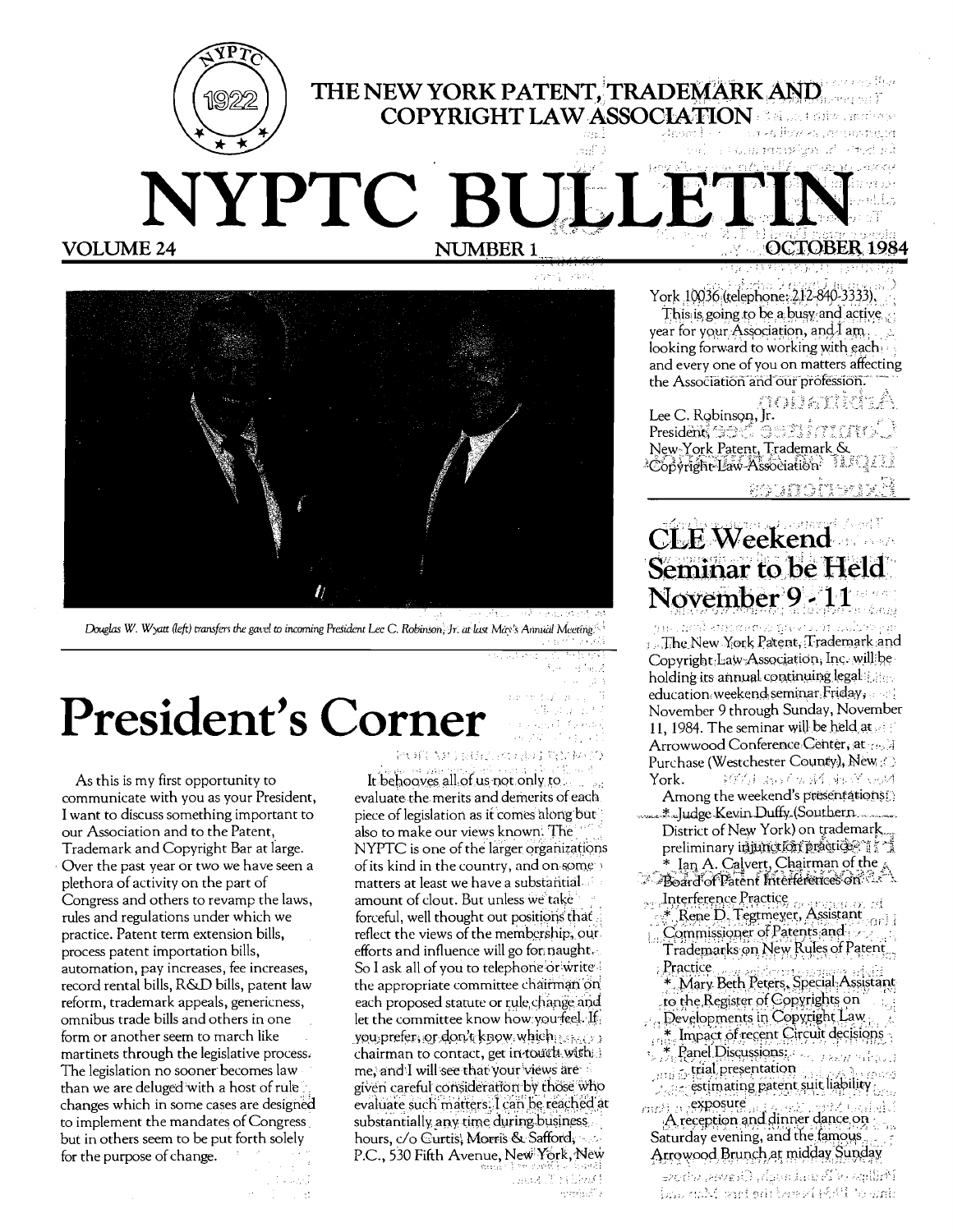will crown the weekend activities.

The per-attendee charge for the seminar, with tax, is \$482.43, covering registration, as well as room and meals for both the registrant and his/her spouse or guest. All of Arrowwood's vast recreational facilities are available at no additional charge.

To register, or for more information, please contact David H. T. Kane at 420 Lexington Avenue, New York, NY 10170 (tel. 212-687-6000 x307), Dale L. Carlson at Union Carbide Corp., Danbury, CT 06817 (203-794-6168), or Bernhard P. Molldrem, Jr. at 530 Fifth Avenue, New York, NY 10036 (212-840-3333).

### **Arbitration Committee Seeks Input on Arbitration Experiences**

The Arbitration Committee of your Association is writing a comprehensive arbitration guide for all practitioners who may wish to ultilize the new arbitration provision, 35 U.S.C. §294. To make this guide as helpful as possible, we would appreciate receiving comments from any members who have had personal contact with patent arbitrations relating to validity, infringement or enforceability. Please refer any information to:

Thomas L. Creel Kenyon & Kenyon One Broadway New York, New York 10004 (212) 425-7200

### **First Annual Association Footrace**

In conjunction with the Manufacturers Hanover Corporate Challenge, Race #2, the NYPTCLA held its first annual road race of 3.5 miles on July 10, 1984.

Eight separate trophies were awarded. Morgan, Finnegan's Leonard Sanders, John Schiffhauer, Colm Dobbyn, John Andres and Jim Gould copped the Men's Team trophy, while the Women's Team trophy was won by Brumbaugh, Graves' team of Andrea Ryan, Tammy Sperling and Phyllis Krawiec. Fitzpatrick, Cella's Michael Mitri, Steve Lazar, Carolyn Bain and Katherine Staron took First Coed Tcam honors.

Individual awards were taken by Peter Phillips of Brumbaugh, Graves, whose time of 19:34 bested the First Man and

First Man Lawyer categories, Peggy Ranft (running with Morgan, Finnegan), who received First Woman and First Woman Lawyer awards with 24:20, and Richard Clark of Brumbaugh, Graves, whose 23: 10 topped the Master's division.

Jim Gould and Peter Phillips organized the event for the Association. Participants already have their sights set on next year's race, and it is hoped that other similar Association events will be organized.

## **Committees for 1984 - 1985**

#### COMMITTEE ON ADMISSIONS

*Scope of the Committee.* It *shall be the duty of this Committee to promote membership in the Association, and thereby increase the number ofmembers, and to process applications for membership in accordance with Article 1Il of the By-Laws and the Rules* on *Admissions ofthe Association.*  Paul H. Heller, *Boa.rd of Directors Liaison*  William F. Lawrence, *Chairman*  Andrew Baum Michael I. Kelly Fred A. Keire Edward H. Loveman Seth Natter RolfE. Schneider William J. Ungvarsky Donald F. Wohlers S.c. Yuter COMMITTEE ON THE ANNUAL

#### DINNER IN HONOR OF THE FEDERAL JUDGES

Scope of the Committee. It shall be the duty of this *Committee to assist the President* in *connection with* the preparation for and the conduct of the Annual Dinner Meeting in *honor of the Federal Judges.* Barry Evans, *Boa.rd of Directors Liaison*  Karl F. Jorda, *Chairman*  Pasquale A. Razzano JohnA. Reilly John O. Tramomine Douglas W. Wyatt

#### COMMITTEE ON ARBITRATION

It shall be the duty of this Committee to consider the *use ofarbitration* in *resolving intellectual propert;v dispute., and to moke recommendations* u*ith respeci thereto to the Board of Directors.*  John Pegram, *Boa.rd of Directors* Liaison Thomas L. Creel, Chairman Charles P. Baker Gerald T. Bodner J. Hart Evans Robert H. Fischer Gerald T. Flintoft Edward Halle James M. Heilman J. Russell Juten L.B. Mackey Robert I. Pearlman Roland Plottel

#### COMMITTEE ON CONTINUING LEGAL EDUCATION

*It shall be the duty of this Committee to present continuing legal educational seminars of interest to the Association's membership, with a balance between programs of interest to the young and experienced practitioner, and* to *make recommendations with respect thereto to the Board of Directors.*  James W. Badie, *Boa.rd of Directors Liaison*  David H.T. Kane, *Chairman* 

Dale L. Carlson Murray I. Franck Andrea Loshin Bernhard P. Molldrem,Jr. Charles J. Zeller

#### COMMITTEE ON COPYRIGHTS

*Scope of the Committee.* It *shall be* the *duty of this Committee to consider all aspects of United States, foreign and multi*-national *copyright law and practice*  and *to moke* recommendations with respect *thereto* to *the Board of Directors.* The *Committee shall keep fully*  informed as to all procedures, rules, regulations and *decisions, statutes, treaties, agreements and conventions and recommend to the Board of Directors any changes therein which,* in *the opinion ofthe Committee, are desirable.* 

 Richard G. Berkley, *Board of Directors Liaison*  Eliot Gerber, *Chairman*  Richard Dannay William F. Dudine, Jr. Leonard Holtz David A. Kalow Theodore R. Kupferman Gerald J. McGowan, Jr. Howard C. Miskin M. Lawrence Oliverio Vincent N. Palladino William V. Pesce

#### COMMITTEE ON ECONOMIC MATTERS AFFECTING THE PROFESSION

*Scope of the Committee.* It *shall be the duty of this Committee to keep informed as to all matters affecting the economic interests of the members of the Association including laX programs, retirement plans, pension programs, insurance programs, office management, office equipment, patent costs, trademark and copyright*   $registration costs and employee salaries, to advise the$ *Boa.rd of Directors with r£3pect to such matters and* to *make recommendations to the Board of Directors with respect to such matters.*  John O. Tramontine, *Board of Directors* Liaison Dayton R. Stemple,

*Chairman*  Albert L. Jacobs, Jr.

Peter J. Phillips

Norman St. Landau Edward Weingram

Daniel Zirker

#### COMMITTEE ON EMPLOYMENT

*Scope oj the Committee. It shall be the duty of this*  Committee to maintain *records* of *requests* for *employment and requests for employees in the patent, trademark and copyright fields, and to answer such requests and to otherwise assist the persons making such requests* in *satisfying such requests.*  Herbert Blecker, *Board of Directors* Liaison Patrick J. Walsh, *Chairman*  StevenJ. Baron Eugene.L. Flanagan, III James J. Foster Edward R. Freedman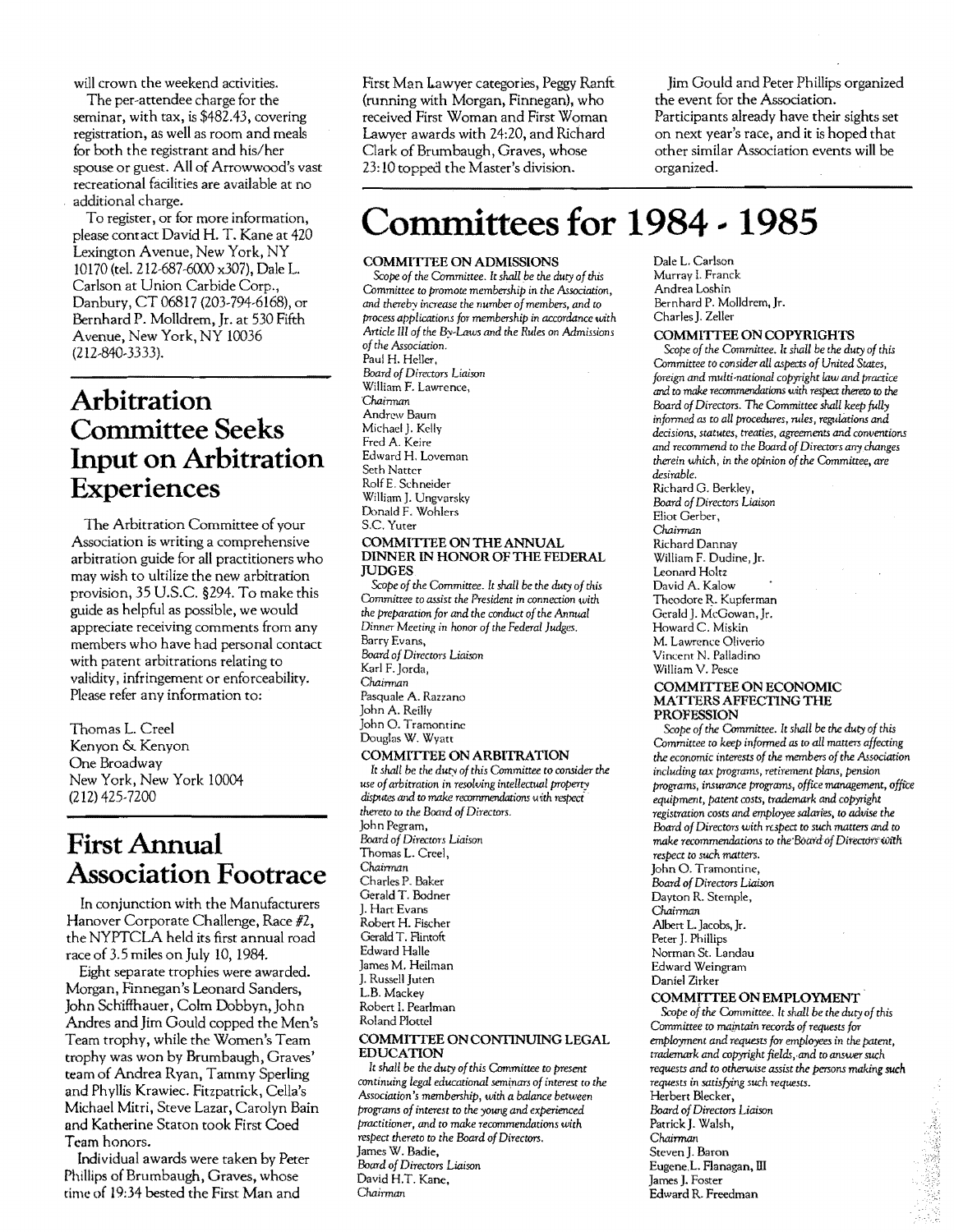#### Anrhony H. Handal Gabriel P. Katona Morris N. Reinisch Howard P. Terry COMMlTIEE ON FOREIGN PATENT

### LAW AND PRACTICE

It *shall be the duty of this Committee* to *consider* all *a.<pects of foreign and multi-national laws, treaties,*  conventions, *etc., relating* to *the procurement, licensing cmd use of patents and* to the *protection, licensing and use of technology in foreign countries and which affect the rights of United States entities* in *foreign countries cmd the rights offoreign entities* in *the United States and* to *make recommendations with respect thereto* to *the Board of Directors.*  Michael N. Meller, *Board of Directors Liaison*  Francis C. Hand, *Chairman*  J. Philip Anderegg E.W. Adams, Jr. Edward Black Murray J. Ellman Alfred Engelberg Samson Helfgott Gezina Holtrust Ferdinand F.E. Kopecky Martin A. Levitin Maria C.H. Lin Angelo Notaro Jeffrey A. Schwab John P. Sinnott Vincent J. Vasta, Jr. Raymond R. Wittekind

#### COMMlTIEE ON FOREIGN TRADEMARK LAW AND PRACTICE

Scope of the Committee. It shall be the duty of this Committee to consider all aspects of foreign and multi*national trademark law* and *practice and* to *make recommendations with respect thereto* to *the Board of Directors.*  Karl F. Jorda, *Board of Directors Liaison*  Virginia R. Richard, *Chairman*  George W. Cooper Gabriel M. Frayne Ethan Horwitz Perla M. Kuhn Clark W. Lackert Milton Oliver James N. Palik Mark l. Peroff Norman St. Landau HOST COMMITTEE

Scope of the Committee. It shall be the duty of this *Olmmitee* to *prepare for and conduct* any *activities for the* benefit of*other professional* associations *and* their *members which may be authorized or requested by* the *Board of Directors.*  Douglas W. Wyatt, *Board of Directors Liaison*  Joseph J. Previto, *Chairman*  William F. Dudine, Jr. Gerard F. Dunne William F. Eberle Gerald W. Griffin Richard T. Laughlin Albert Robin Philip T. Shannon Joseph c. Sullivan John C. Vassil

#### COMMITTEE ON INCENTIVES FOR INNOVATION

Scope of the Committee. It shall be the duty of this Committee to *undertake studies and make recommendations* to *the Board ofDirectors regarding those changes* in *law, regulations and* governmental *policy which are most likely* to *give adequate incentives*  *for innovation and to assist the Association in expressing its issues* to *the appropriate governmental bodies.*  Douglas W. Wyattm *Board of Directors Liaison*  Milton L. Honig, *Chairman*  Burton P. Beatty E. Janet Berry Joseph J. Brindisi Ralph E. Bucknam Peter Ludwig Lloyd McAulay H.J. Winegar COMMITIEE ON LEGALAlD

*Scope of* the *Committee. It shall be the duty ofthis o,mmittee* to *assist the Legal Aid Society of New York City in rendering services in the patent. trademark.or copyright fields* to *persons designated* by the *Society as qualifying for the aid of the Society.*  James W. Badie, *Board of Directors Liaison*  Steven J. Baron, *Chairman*  Edward M. Blocker Ernest F. Marmorek Lawrence S. Rogers COMMITIEE ON LICENSE TO PRACTICE REQUIREMENTS

It *shall* be *the duty of {his* Committee to *keep fUlly informed as* to *requirements and proposed requirements ofgovernment agencies, including the Patent* and Trademark Office and the Courts, relating to *admission* to *practice, qualifications for practice,*  continuing legal education and specialization and to make recommendations thereof and to changes therein to *the extent that such requirements and proposed requirements affect the practice of members of the Association.*  Barry Evans, *Board of Directors Liaison*  Charles E. McKenney, *Chairman*  Thomas M. Gibson Frank J. Jordan Ernest F. Marmorek Eric C. Woglom COMMlTIEE ON MEETINGS AND FORUMS

Scope of the *Committee: It shall be the duty* of this *Committee to prepare for and* conduct *all meetings of the Association other than meetings of the Officers,* Committees and Board of Directors and other than the Annual Dinner in honor of the Federal Judges. Barry Evans, *Board of Directors Liaison*  Pasquale A. Razzano, *Chairman*  Anthony J. Casella Alfred P. Ewert Charles W. Grimes Harold Haidt William F. Lawrence David M. Rogers Philip T. Shannon Vincent J. Vasta, Jr.

#### NOMINATING COMMITIEE

Scope of the Committee. It shall be the duty of this Committee to consider candidates for the elective *offices of the Association and* to *submit* to the members, at the Annual Meeting of the Association, *the names ofcandidates which the Committee nominates for such elective offices.*  Douglas W. Wyatt. *Board of Directors Liaison and Chairman*  Paul N. Enlow Howard B. Barnaby Stanley H. Lieberstein Peter Saxon

#### COMMITTEE OFTHE PAST PRESIDENTS

*Scope of the Committee. It shall be the duty of this Olmmittee* to *propose* to the *Board of Directors* ways in *which the Association* and *its objectives and public image niay be improved and* to *study* lInd *report* to the President or *the Board* on *any matter which may be*  referred to *the* Olmmittee *by* the *President* or *ihe Board*  of*Directors.* 

Douglas W. Wyatt, *Board of Directors Liaison*  Paul M. Enlow, *Chairman*  Lorimer P. Brooks Granville M. Brumbaugh Hugh A. Chapin Bert A. Collison William C. Conner John C. Cooper Mark N. Donohue William F. Eberle Frank W. Ford. Jr. Alfred L Haffner, Jr. Edward Halle Albert C. Johnson David S. Kane John T. Kelton W. Houston Kenyon,Jr. Stanton T. Lawrence, Jr. JeromeG. Lee Alexander C. Neave Joseph J. Previto John A. Reilly Morris Relson Giles S. Rich Albert Robin

#### COMMITTEE ON PEOPLE'S REPUBLIC OF CHINATRADEMARKS AND PATENTS

*It shall be the duty of*this *Committee to consider all aspects of trademark and patent law and practice* in *the People's Republic ofChina, and laws, treaties, conventions. etc. relating* (0 *the procurement, licensing and use of patents and* to *the protection, licensing and use of technology* in *the People's Republic ofChina and which affect the rights of United States entities in the People's Republic of* China *and* the *rights of Chinese entities* in *the United States and* to *make*  recommendations *with respect thereto* to *the Board of Directors.*  Maria C.H. Lin, *Board of Directors Liaison*  Jerome G. Lee. *Chairman*  Bernard Gerb Susan Lee James N. Palik David W. Plant COMMITfEE ON PROFESSIONAL ETHICS AND GRlEVANCES Scope of the Committee. It shall be the *duty* of this *Committee to perform the activities set forth* in *Section 5 of Article* VI *of the By-Laws of the Association,* to

*keep fully informed as* to all *o,des of Ethics or Professional Responsibility applicable* to *members of the Association and interpretations thereof and as to all*  to *such* proposed *changes* in *such* Codes, to consider *such*  Codes and *recommend* to the Board of Directors any *changes therein which, in the opinion of the Committee,*  $a$ <sup>rable</sup> *and to render advisory opinions as to any member applying therefor with respect to conduct*  $a$  contemplated by such member. Douglas W. Wyatt. *Board ofDirectors Liaison*  Frederick C. Carver, *Chairman*  Edgar W. Adams, Jr. John C. Calimafde WilliamF. Dudine, Jr. Russell G. Pelton Frank F. Scheck Lawrence F. Scinto